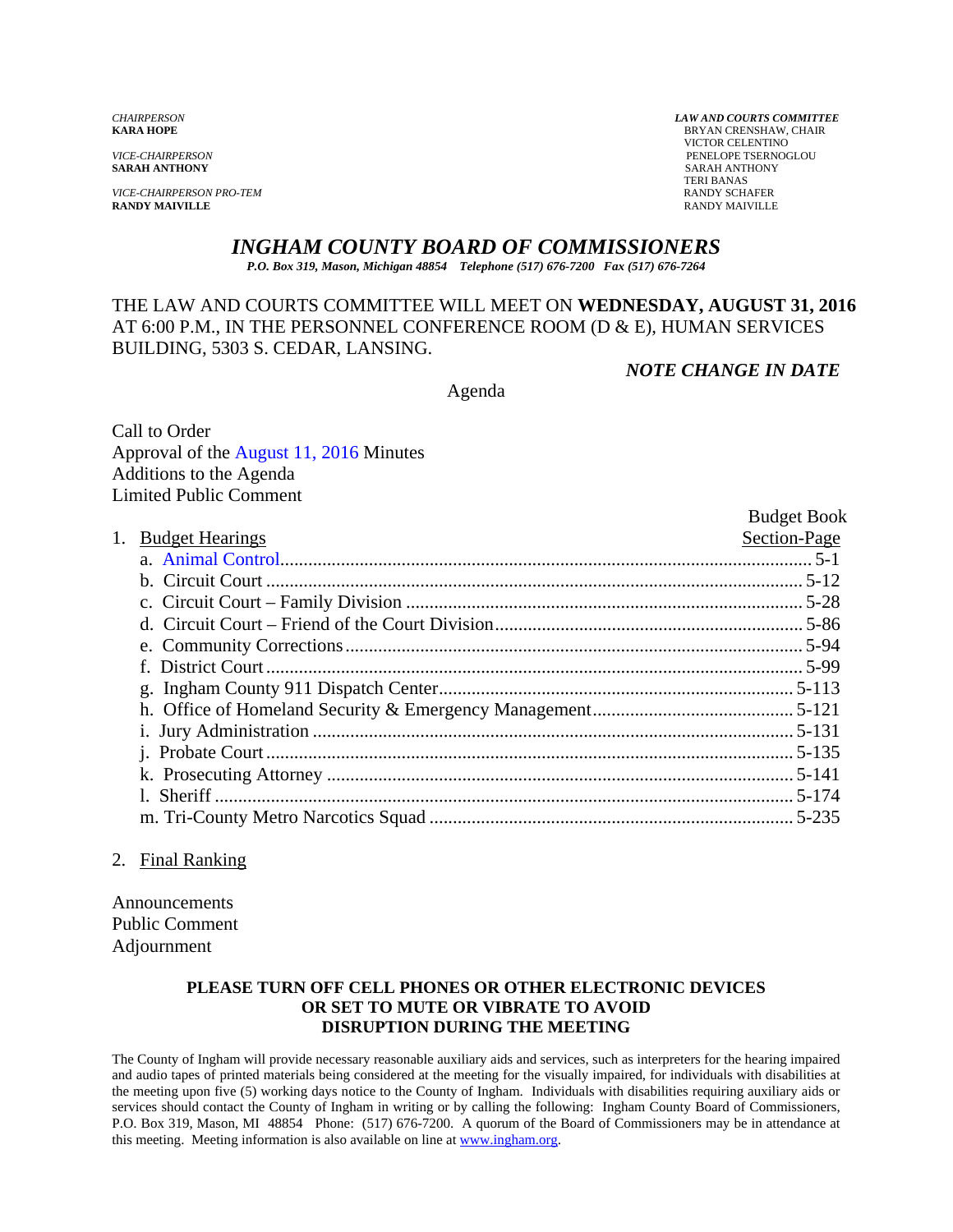### LAW & COURTS COMMITTEE August 11, 2016 Draft Minutes

<span id="page-1-0"></span>

| <b>Members Present:</b> | Crenshaw, Anthony, Banas, Celentino, Maiville, Schafer, and Tsernoglou             |
|-------------------------|------------------------------------------------------------------------------------|
| Members Absent:         | <b>None</b>                                                                        |
| <b>Others Present:</b>  | John Neilsen, John Dinon, Lisa McCormick, Curt Smith, Robin Stites, and<br>others. |

The meeting was called to order by Chairperson Crenshaw at 6:00 p.m. in Personnel Conference Room "D & E" of the Human Services Building, 5303 S. Cedar Street, Lansing, Michigan.

### Approval of the July 14, 2016 Minutes

# MOVED BY COMM. MAIVILLE, SUPPORTED BY COMM. BANAS, TO APPROVE THE MINUTES OF THE JULY 14, 2016 LAW & COURTS COMMITTEE MEETING.

The minutes were amended as follows:

Commissioner Schafer stated that the cost for the Sheriff's Administrative Operations for Option 1 appeared inflated. He further stated that 55th District Court's concern was safety. Commissioner Schafer stated that he supported building a new jail as renovation would be fraught with difficulties. He further stated that other **county's counties** charged a jail lockup fee, which could be adopted for our Jail.

This was considered a friendly amendment.

## THE MOTION, AS AMENDED, CARRIED UNANIMOUSLY.

### Additions to the Agenda

- 8. Law & Courts Committee
	- b. Resolution Recognizing the Heroic Efforts of Meridian Township Police Officer Brian Canen and Ingham County Sheriff's Deputies James Beson and Mark Wadford in The Veterans Memorial Courthouse On August 1, 2016

## Limited Public Comment

None.

# MOVED BY COMM. SCHAFER, SUPPORTED BY COMM. ANTHONY, TO APPROVE A CONSENT AGENDA CONSISTING OF THE FOLLOWING ACTION ITEMS: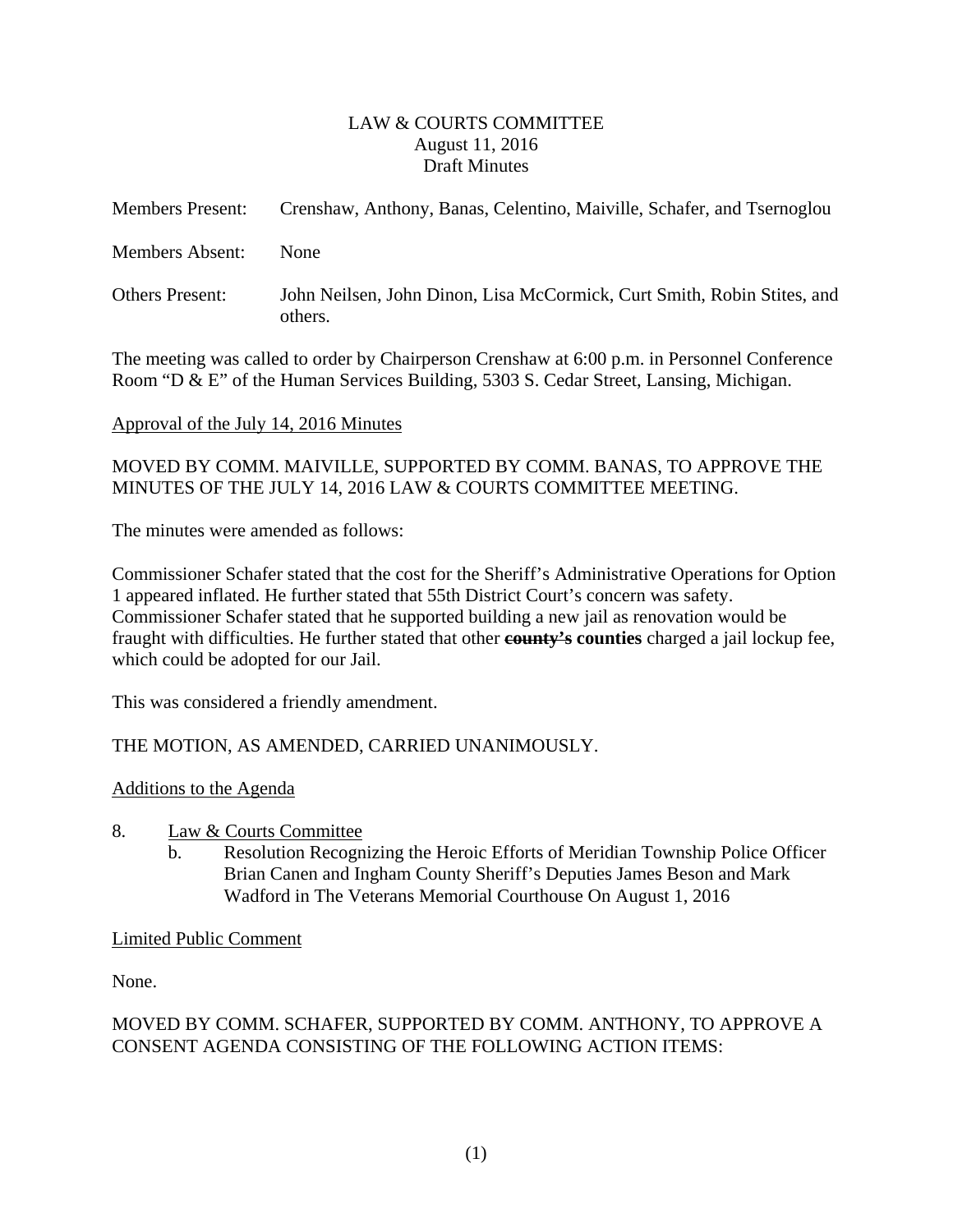- 1. Board of Commissioners Resolution Amending Resolution #16-340 Authorizing an Appointment to the Community Corrections Advisory Board
- 2. CCAB Resolution Authorizing Entering into a Contract with the City of Lansing for an Allocation of Funds to Ingham County/City of Lansing Community Corrections for the City 2016-2017 Fiscal Year
- 3. Circuit Court Resolution Authorizing a Project Change Request for the Statement of Work Entered into with Imagsoft Corporation Pursuant to Resolution 16-276
- 4. Circuit Court/Family Division Resolution to Authorize Acceptance of United Dairy Industry Grant Award
- 5. Human Resources Resolution Approving the Letter of Understanding with Capitol City Labor Program, Inc – 911 Non-Supervisory Unit Regarding Vacation Maximum Accumulation
- 6. Prosecuting Attorney's Office
	- b. Resolution Authorizing Statements of Work with Imagesoft to Correct Juvenile Foldering
- 7. Sheriff's Office
	- a. Resolution to Purchase Onbase Workflow Program with Imagesoft for the Sheriff's Office to Submit Paperless Warrant Requests to the Ingham County Prosecutor's Office
	- b. Resolution to Honor Lieutenant Andrina Morence of the Ingham County Sheriff's **Office**
- 8. Law & Courts Committee
	- b. Resolution Recognizing the Heroic Efforts of Meridian Township Police Officer Brian Canen and Ingham County Sheriff's Deputies James Beson and Mark Wadford in The Veterans Memorial Courthouse On August 1, 2016

## THE MOTION CARRIED UNANIMOUSLY.

## THE MOTION TO APPROVE THE ITEMS ON THE CONSENT AGENDA CARRIED UNANIMOUSLY.

- 6. Prosecuting Attorney's Office
	- a. Resolution Authorizing Statements of Work with Imagesoft to Purchase Replacement Scanners

## MOVED BY COMM. ANTHONY, SUPPORTED BY COMM. CELENTINO, TO APPROVE THE RESOLUTION AUTHORIZING STATEMENTS OF WORK WITH IMAGESOFT TO PURCHASE REPLACEMENT SCANNERS.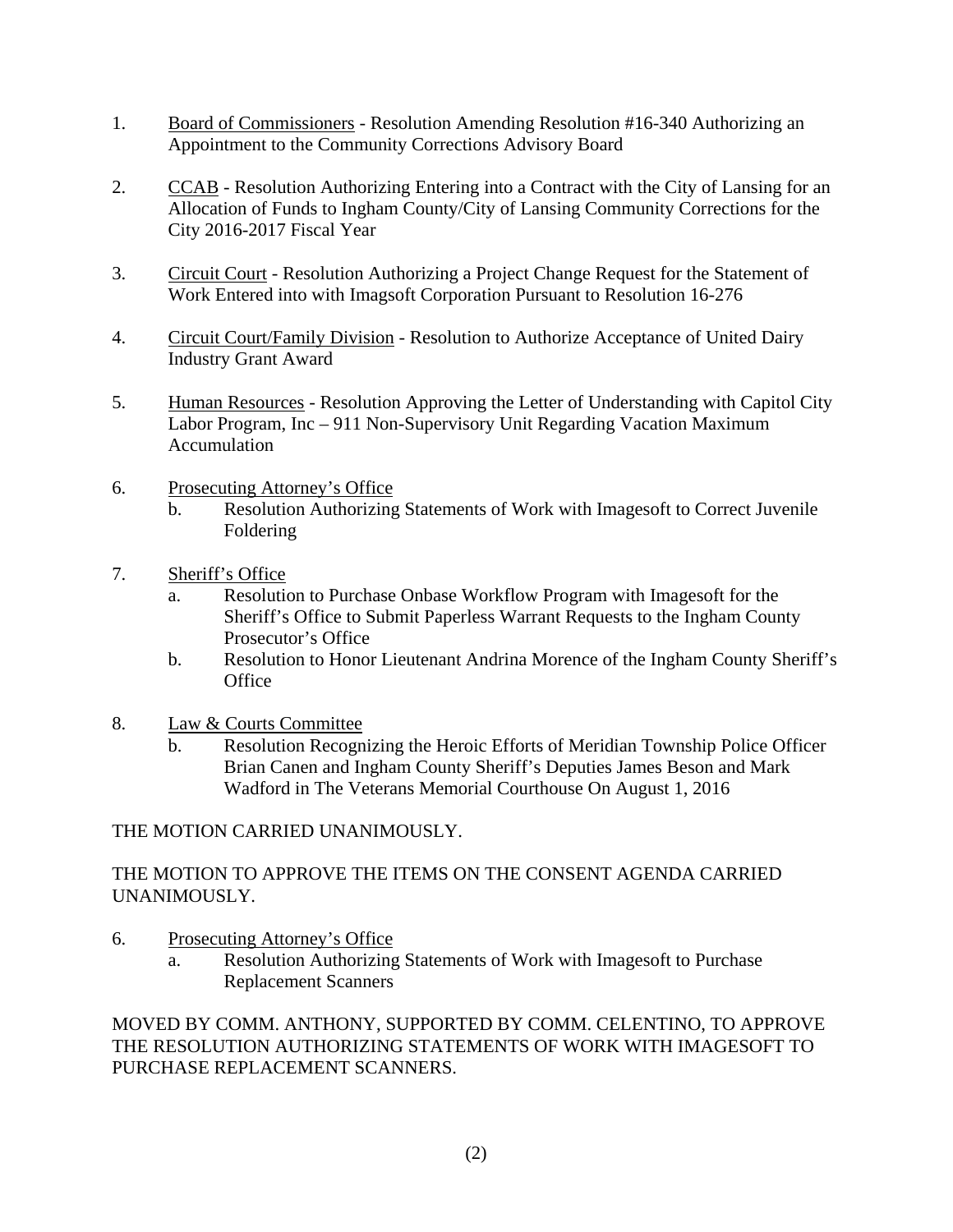Lisa McCormick, Chief Assistant Prosecutor, addressed the Committee regarding some proposed purchasing procedure changes. She requested that the Board of Commissioners consider amending the procedures for replacement of equipment from single-source vendors. She further requested the possible use of a short form with regards to status quo type spending.

Commissioner Celentino stated these issues would be brought up at the next County Services Committee meeting.

# THE MOTION CARRIED UNANIMOUSLY.

- 8. Law & Courts Committee
	- a. Discussion on the BOC Taking a Position on an MDOC Inmate Parole Hearing

John Neilsen, Chief Deputy Controller, stated that historically the Board had never taken a position on a parole hearing. He cautioned that this course of action may prompt many similar requests. Mr. Neilsen suggested that any Commissioner could, individually or as a group, write directly to the Parole Board without the letter being written on the behalf of the Board of Commissioners.

Commissioner Tsernoglou stated that she was approached by a constituent regarding this issue. She provided an overview of the case and the wishes of the constituent.

Commissioner Banas stated that some of the victims were from her community. She further stated that she was very supportive of writing a personal letter from either herself or a group of Commissioners to the Parole Board.

Ms. McCormick reviewed the parole process, which included the involvement of both Eaton and Chippewa County. She stated that the Prosecutor's Office was urging people who contacted them to write to the Parole Board as a concerned citizen.

Commissioner Schafer stated the he would like to add his name to the letter to the Parole Board. He further stated that convictions such as this should not be eligible for parole.

Ms. McCormick stated this case was before her time, but indicated it must have been a difficult decision.

There was a discussion regarding the drafting of an informal letter from Commissioners.

There was a discussion regarding the recent tour of the  $55<sup>th</sup>$  District Court building and safety concerns.

Commissioner Banas requested that future recommendations from the Controller's Office include the reconfiguration of spaces to make them safer.

Commissioner Banas asked if there was any update from the City of East Lansing and the City of Lansing regarding court consolidation.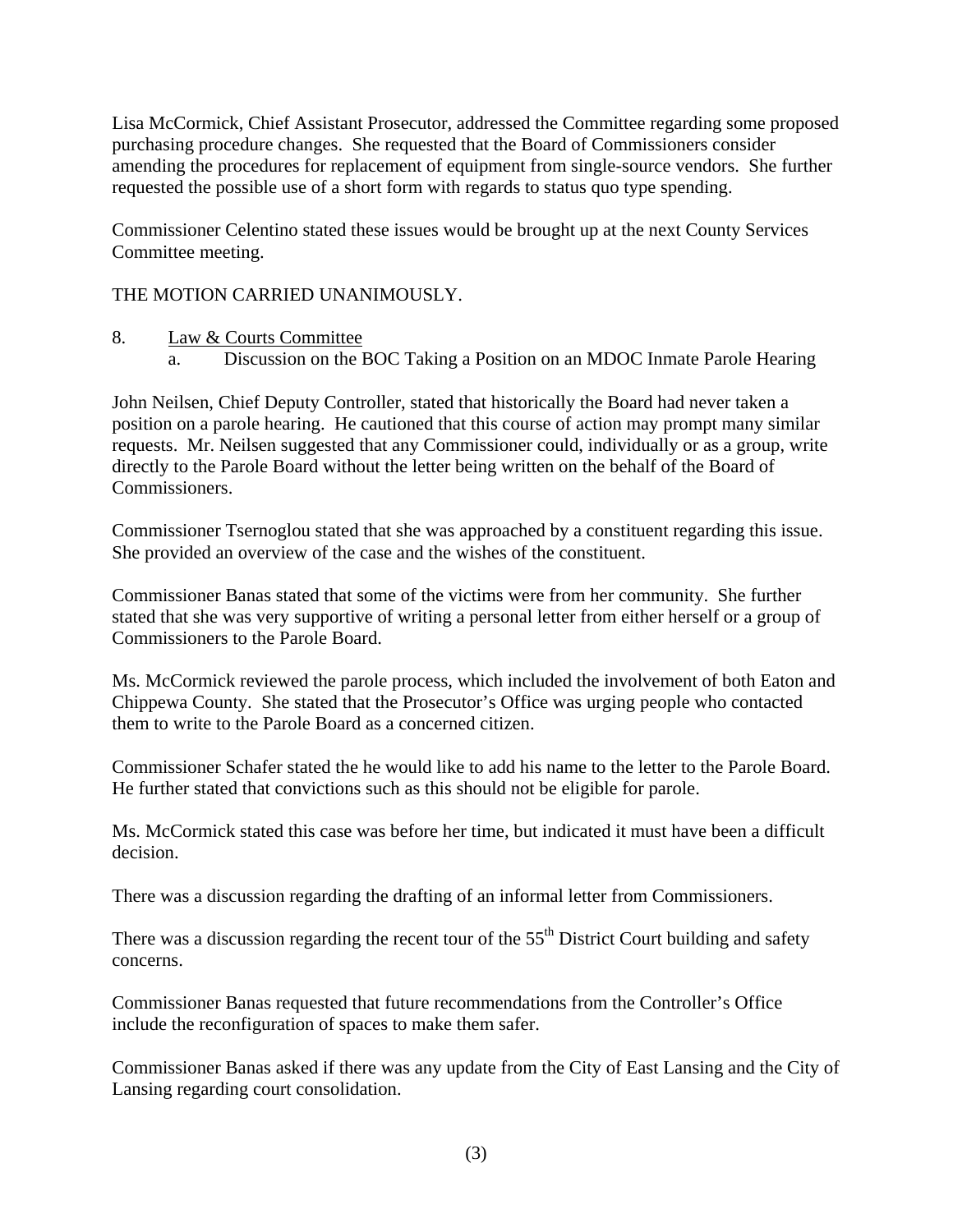Mr. Neilsen indicated he had not had any discussions with East Lansing or Lansing since the Board Leadership meeting.

9. Controller's Office - Animal Control Millage Vote Outcome – Discussion on Next Steps

Mr. Neilsen reviewed the handout regarding the new Animal Control Millage.

John Dinon, Animal Control Director, addressed the Committee regarding the potential staffing enhancements and the timeframe to bring on new staff.

Mr. Neilsen stated that, with regards to the budget process, these new positions enhancements were not included in the Controller's Recommended Budget. He further stated that the Commissioners would need to amend the budget at their budget meeting to include the enhancements.

Commissioner Schafer asked how the position enhancements were being funded on January 1<sup>st</sup> when the millage would have just gone into effect.

Mr. Neilsen stated that none of the enhancements over would be financed through the general fund.

Commissioner Celentino asked how the County would pay for these enhancements until millage is collected.

Discussion.

Chairperson Crenshaw asked the procedure for making half-time positions into full-time positions.

Mr. Dinon indicated he had spoken with the Human Resources Department about the procedures. He stated that the people in the half-time positions currently would be the people transitioning to full- time.

Commissioner Tsernoglou indicated that the public would expect services from the millage to start as soon as possible.

Commissioner Schafer stated that positions could be eliminated in the forthcoming Controller's Recommended Budget. He further stated that he wanted to ensure these position enhancements would be funded through the millage.

Mr. Neilsen indicated this was a preliminary discussion. He further indicated that amendments could be made at the budget meeting.

Commissioner Banas asked what the millage would mean in terms of improved services.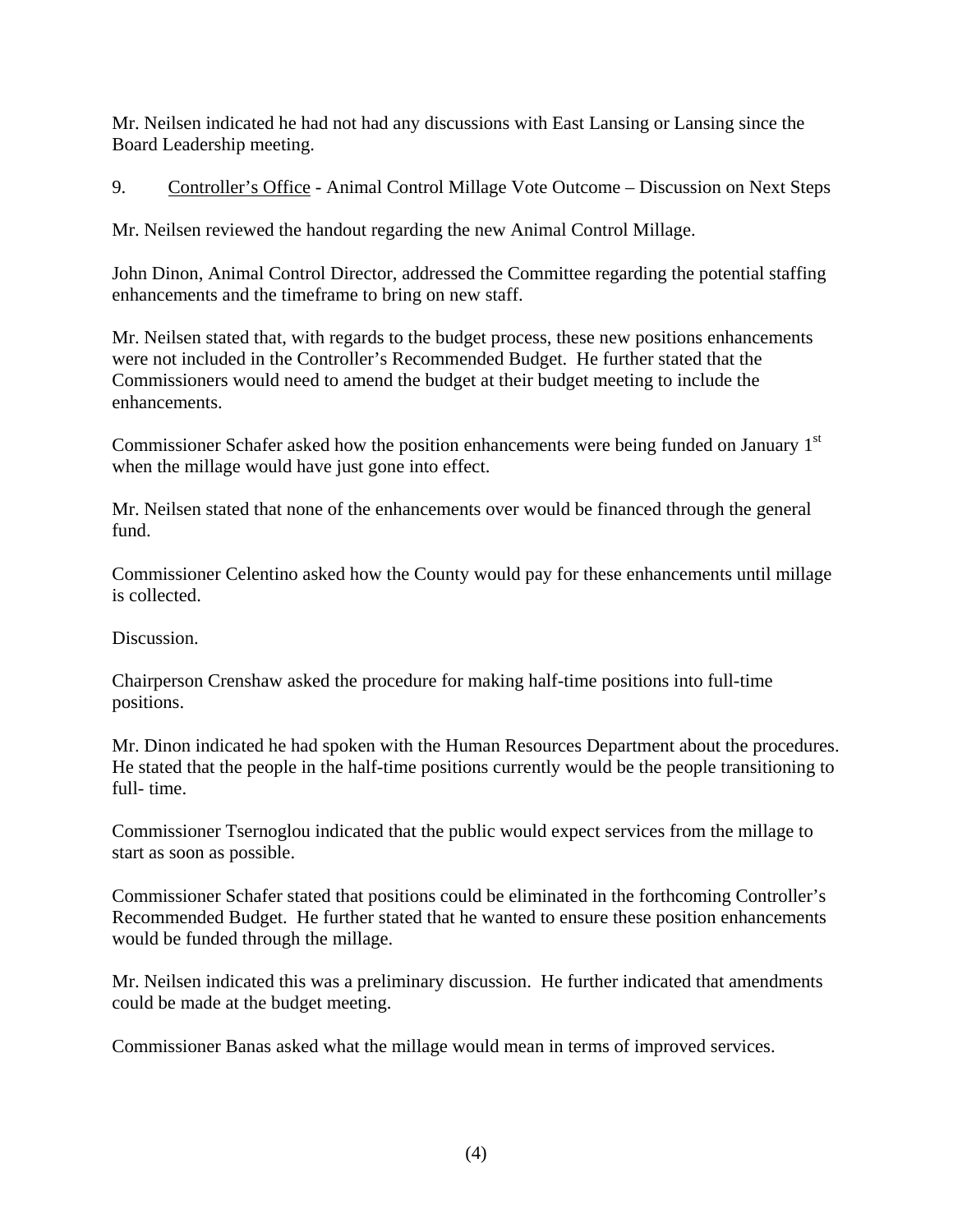Mr. Dinon indicated there would be shorter wait time for customers, the animals would receive better care, and the shelter would now be open on Sundays.

Commissioner Schafer asked why a position financed through donated funds was migrating to millage funded.

Mr. Dinon indicated that it was an important position, as the Volunteer Coordinator, and that it made more sense to secure it with millage dollars rather than rely on donated funds.

Mr. Neilsen explained the next steps regarding design and building of the new shelter.He indicated the key question was whether the shelter should stay in Mason. He further indicated that staying in Mason was the desire of Mr. Dinon.

Commissioner Maiville asked what was happening with the old Road Commission site.

Mr. Neilsen indicated that the Hobbs & Black study determined this site was not suitable for Animal Control.

Chairperson Crenshaw stated that the building would not work in that site.

Mr. Dinon stated that the recommendation to build in Mason was made after significant investigation. He further stated that it was the fiscally responsible thing to do.

Commissioner Schafer inquired about the potential relocation to Michigan State University's (MSU) campus.

Mr. Dinon stated that MSU did not express any interest in having Animal Control on their land.

Commissioner Tsernoglou stated that she believed it initially made more sense to have the shelter closer to the population center, but there have been no other viable options, besides the Mason location, presented.

Commissioner Banas stated that Mason seemed like the best location. She expressed her desire to see a stronger relationship with the MSU Veterinary School. She further expressed her desire to promote more donation opportunities for the shelter, like Amazon. She indicated her appreciation for the Outreach Center in Lansing.

Commissioner Celentino stated that opening the shelter on Sundays should have a huge impact to the public.

Mr. Dinon stated that MSU Veterinary students were in the shelter every week doing spay and neuter surgeries and that Animal Control was working with their Veterinary Technician Program, as well. He further stated his desire to further develop a partnership with MSU. He indicated the outreach program would be expanding to other neighborhoods besides just the Outreach Center in Lansing.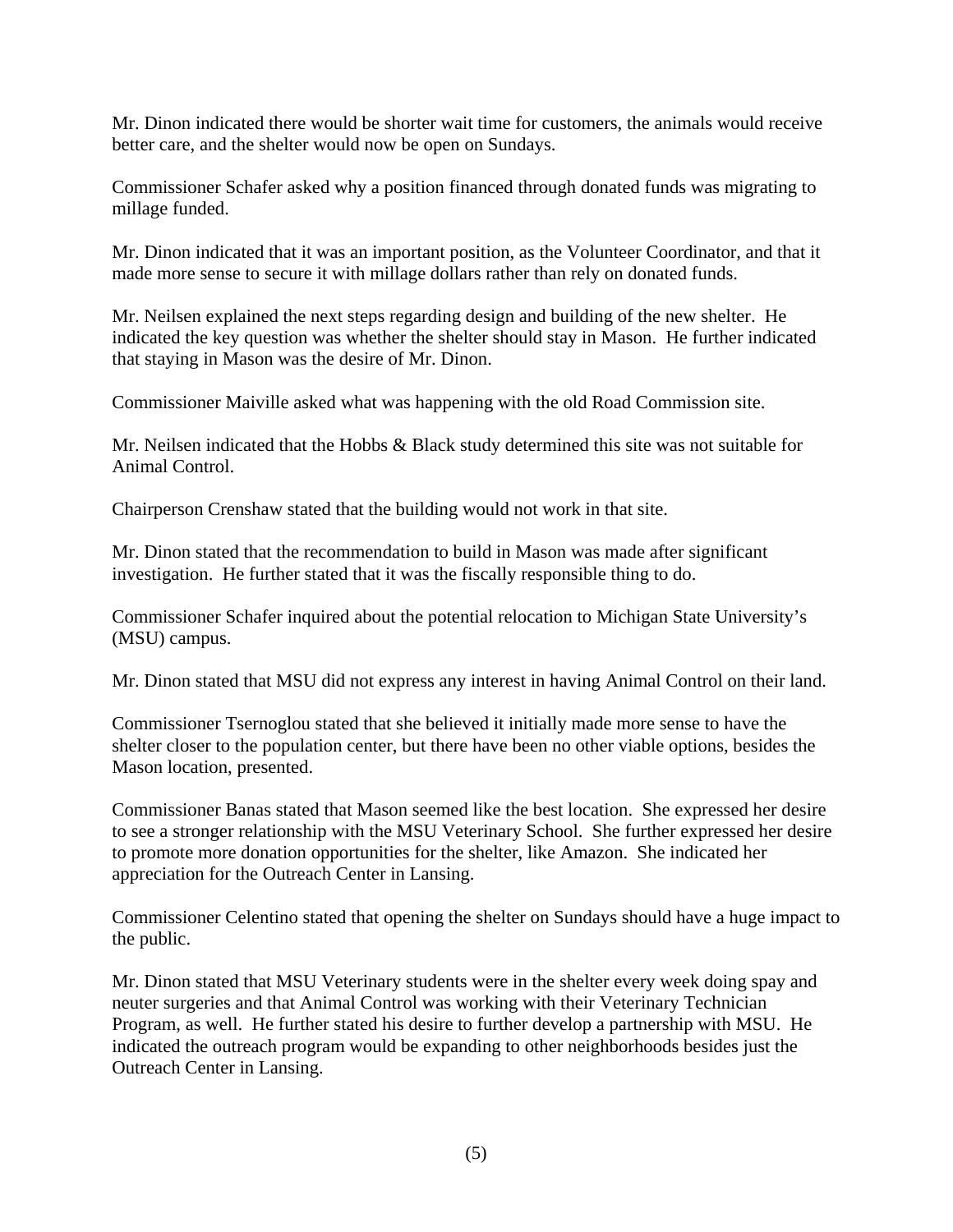Chairperson Crenshaw stated that it seemed the wish of this Committee was for Animal Control to stay in Mason.

Commissioner Schafer stated that Lansing Community College also had a Veterinarian Technician program.

**Announcements** 

None.

Public Comment

None.

Adjournment

The meeting was adjourned at 7:02 p.m.